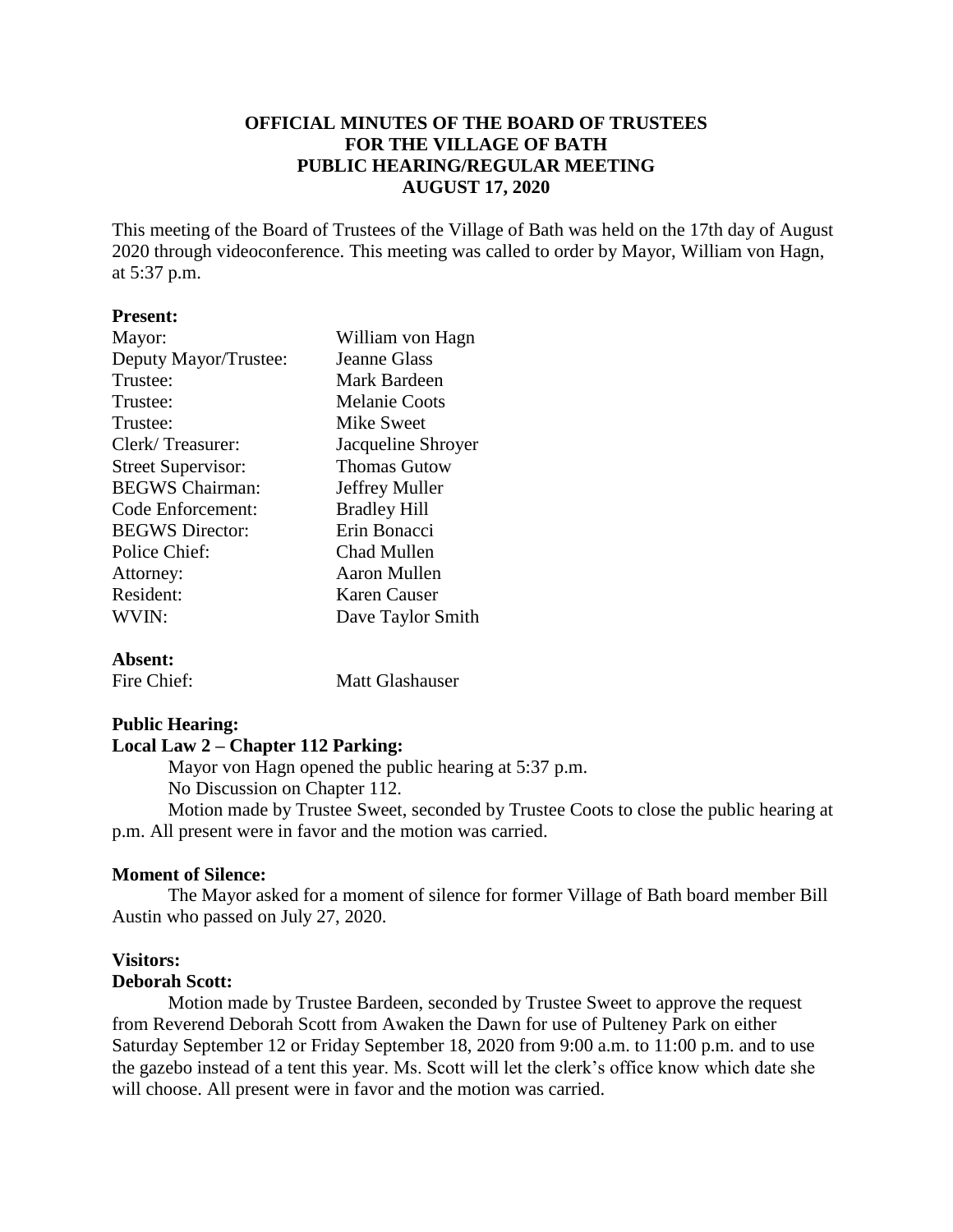#### **Audit of Bills:**

Motion made by Trustee Sweet, seconded by Trustee Coots to approve the payment of the Village bills in the amount of \$125,498.62. All present were in favor and the motion was carried.

**Department Head Reports: Thomas Gutow, Street Superintendent:** Street Report was received.

#### **Chad Mullen, Police Chief:**

Police Report was received.

**Bradley Hill, Code Enforcement:** Code Enforcement Report was received.

#### **Matthew Glashauser, Fire Chief:**

Fire Department Report was received for June and July.

### **Erin Bonacci, BEGWS Director:**

BEGWS Minutes were received.

#### **Jacqueline Shroyer, Clerk/Treasurer Report:**

Clerk/Treasurer Report was received.

Motion made by Trustee Glass, seconded by Trustee Sweet to approve the following budget modifications. All present were in favor and the motion was carried.

Increase A3120.13 Police Dept – Chief Road Patrol by \$5,040.00 Decrease A1990.4 Contingent Account by \$5,040.00 To cover expense for Stipend for Chief of Police.

Increase A3120.43 Police Dept – Contracts by \$2,995.00 Decrease A1990.4 Contingent Account by \$2,995.00 To cover the new Time Keeping Software approved.

Increase A3120.43 Police Dept – Contracts by \$4,558.00 Decrease A1990.4 Contingent Account by \$4,558.00 To cover the cost of the extension on the Policy Software.

Increase A3989.4 Misc. Public Safety by \$3,099.00 Increase A511 Appropriated Reserves by \$3,099.00 For potential purchases for the Special Projects Account.

Increase A3310.4 Traffic Control by \$1,965.00 Increase A511 Appropriated Reserves by \$1,965.00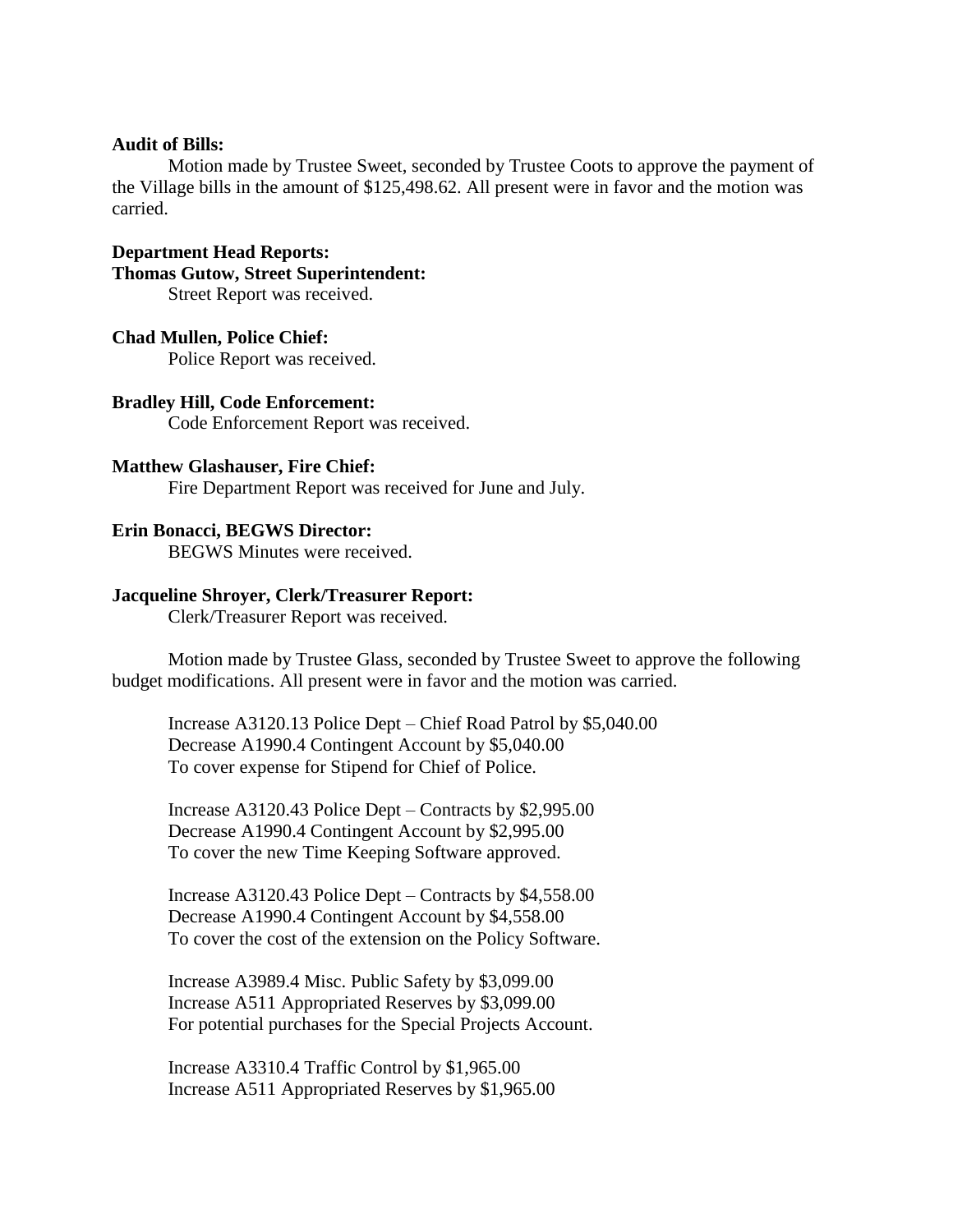For potential purchases for the Asset Forfeiture Account.

Increase A599 Appropriated Fund Balance by \$1,710.00 Increase A7330.4 Police Counsel – Contractual by \$1,710.00 To cover the expenses from last year's budget for youth counseling.

# **New Business: Local Law 2 – Chapter 112 Parking:**

Motion made by Trustee Sweet, seconded by Trustee Bardeen to approve Local Law 2 amending Chapter 112 of the Bath Village Code Relative to Parking Meter Zones and Penalties for Parking Offenses. All present were in favor and the motion was carried.

#### **Information – Drive thru Chicken BBQ August 29 at Farmers Market:**

Motion made by Trustee Coots, seconded by Trustee Bardeen to approve Steuben County Mental Health to have a drive thru chicken BBQ on August 29, 2020 at the Farmer's Market. All present were in favor and the motion was carried.

### **Approve BID for Sidewalk Program:**

Motion made by Trustee Sweet, seconded by Trustee Bardeen to approve the bid by Machuga Contractor's, Inc. of \$3.25 per square foot for our sidewalk program. This bid is good for one year. All present were in favor and the motion was carried.

Motion made by Trustee Glass, seconded by Trustee Sweet to accept sidewalk grant requests September 1, 2020 through September 30, 2020; to award so many of those requests as funds are available to pay; and to establish an equitable process to determine who will receive the funds in the event that the requests exceed the funds. After lots of discussion on this matter Trustee Glass withdrew her motion.

Motion made by Trustee Glass, seconded by Trustee Coots to accept sidewalk grant requests, to facilitate the construction process as weather permits in the fall and beginning again in the spring, and to continue making such grants through the 2021 year as funds permit and on a first come first serve basis. All present were in favor and the motion was carried.

### **BEGWS Retirement Reporting Resolution:**

Motion made by Trustee Bardeen, seconded by Trustee Glass to approve the BEGWS Standard Work Day and Reporting Resolution for Elected and Appointed Officials. All present were in favor and the motion was carried.

### **Capital Asset Policy:**

Motion made by Trustee Sweet, seconded by Trustee Bardeen to approve the capital asset policy, excluding the utility department under this policy as that department will be handled in a separate policy. All present were in favor and the motion was carried.

### **Interfund Loan/Transfer Policy:**

Motion made by Trustee Sweet, seconded by Trustee Glass to approve the interfund loan/transfer policy. All present were in favor and the motion was carried.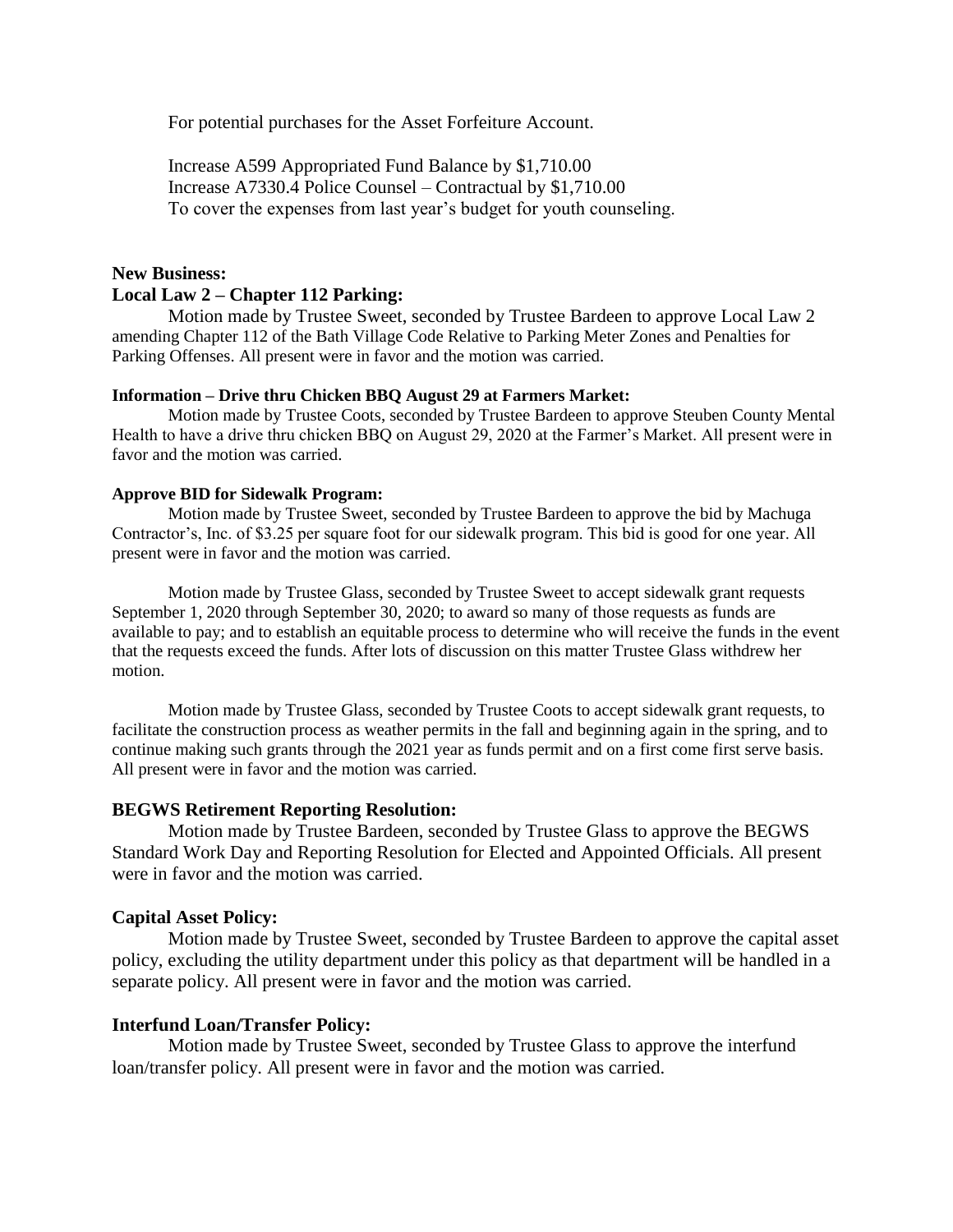## **Budget Modification Policy:**

Motion made by Trustee Coots, seconded by Trustee Sweet to approve the budget modification policy. All present were in favor and the motion was carried.

## **Accept Assistant Director of Utilities Resignation:**

Motion made by Trustee Sweet, seconded by Trustee Bardeen to accept the resignation of Assistant Director of Municipal Utilities, Mitch Alger's, resignation with regret effective September 11, 2020. All present were in favor and the motion was carried.

## **Sewer Repair Reserve Fund – Schedule Public Hearing:**

Motion made by Trustee Glass, seconded by Trustee Coots to schedule the public hearing for the sewer repair reserve fund for Monday September 21, 2020 at 5:30 p.m. to hear public comment for authorizing Director of Municipal Utilities to utilize funds from the Sewer Repair Reserve Fund to pay for repairs that have not and will not recur annually for the Village's sewer utility for an amount not-to-exceed \$250,000. All present were in favor and the motion was carried.

## **Sewer Capital Fund Resolution subject to Permissive Referendum:**

Motion made by Trustee Sweet, seconded by Trustee Bardeen, subject to a permissive referendum pursuant to General Municipal Law of the State of New York, to authorize the Director of Municipal Utilities to utilize funds from the Sewer Capital Fund to pay for vehicles and/or equipment purchased and/or to be purchased for the Village's sewer utility for an amount not-to-exceed \$750,000. All present were in favor and the motion was carried.

## **Five Star Bank Remote Deposit Agreement:**

Motion made by Trustee Bardeen, seconded by Trustee Sweet to approve the agreement with Five Star Bank for remote deposits. All present were in favor and the motion was carried.

## **NYPADC Charging Station Agreement:**

Motion made by Trustee Coots, seconded by Trustee Sweet to approve the NYPADC Charging Station agreement and to approve the mayor to sign the agreement upon the attorney's review and comments. All present were in favor and the motion was carried.

### **Letter of Resignation – PT Police Officer:**

Motion made by Trustee Bardeen, seconded by Trustee Coots to accept the letter of resignation from Part Time Police Officer, Nicholas Muhleisen, effective August 6, 2020 with regret. All present were in favor and the motion was carried.

### **Adjourn Regular Meeting/Executive Session:**

Motion made by Trustee Glass, seconded by Trustee Bardeen to adjourn the regular meeting of the Board of Trustees of the Village of Bath at 7:18 p.m. to go into executive session for personnel reasons. All present were in favor and the motion was carried.

**Jeffrey Muller and Karen Causer were asked to stay in executive session to know how executive session works and what it's about in case they win the election next month. Chief Mullen asked to stay in executive session.**